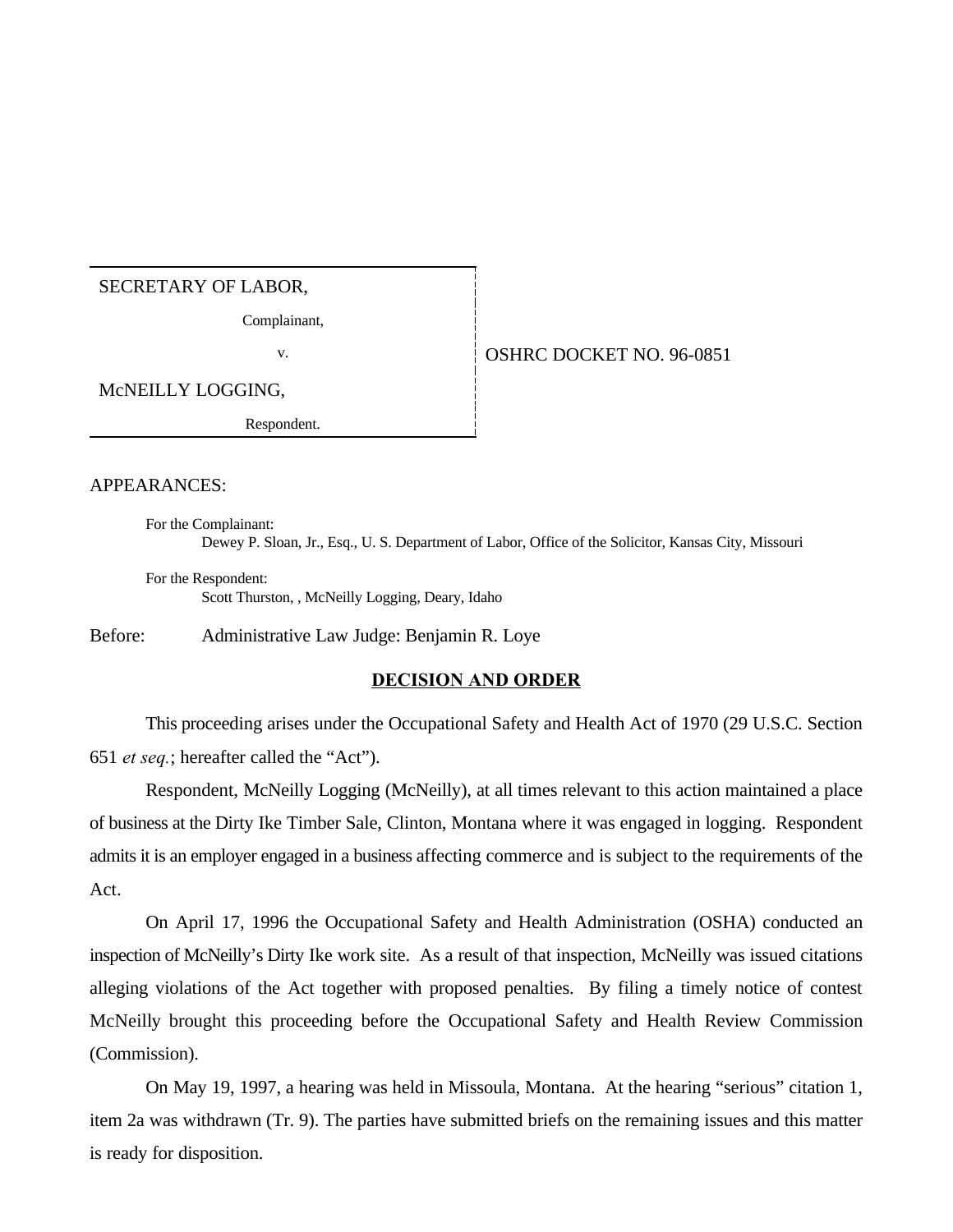## **Alleged Violation of §1910.266(h)(1)(vi)**

Serious citation 1, item 1 alleges:

29 CFR 1910.266(h)(1)(vi): The employer did not assure that each danger tree was felled, removed or avoided before work was commenced in the area:

(a) McNeilly Logging, Dirty Ike Timber Sale: On or about 04/15/96 an employee performing sawing and bucking operation was working within the fall radius of a standing snag which fell over and seriously injured him.

The cited standard states:

Each danger tree<sup>1</sup> shall be felled, removed or avoided. Each danger tree, including lodged trees and snags, shall be felled or removed using mechanical or other techniques that minimize employee exposure before work is commenced in the area of the danger tree. If the danger tree is not felled or removed, it shall be marked and no work shall be conducted within two tree lengths of the danger tree unless the employer demonstrates that a shorter distance will not create a hazard for an employee.

## *Facts*

On April 15, 1996, Michael Boehm was injured when a rotted tree fell and struck him (Tr. 19, 32). The tree that struck Boehm was a dead "snag" which had been resting on a green larch being felled by Boehm (Tr. 31-32). The snag remained standing through the felling, but as Boehm began cutting the larch to size, removing its top, the snag toppled and struck Boehm (Tr. 31-32).

CO Virgil Howell stated that both Boehm and a second employee, Harold Milne, told him that they had tested the standing snag for rot by kicking it, and recognized it as a hazard. They decided it would not fall, however, and opted not to remove it (Tr. 31-32, 40, 56-58, 129, 133). The accident occurred 46 feet from the base of the snag; the snag was approximately 50 feet tall (Tr. 33, 38-39, 42).

Mark McNeilly testified that there were a lot of dead standing trees on the Dirty Ike unit, and that it would have been impossible to log the area without employees working within two tree lengths of a snag (Tr. 146, 165). Employees were, therefore, allowed to work in the area of such danger trees (Tr. 165). McNeilly admitted that Boehm was not violating any of Respondent's safety rules in working withing two tree lengths of the snag which struck him (Tr. 165).

<sup>&</sup>lt;sup>1</sup> A danger tree is defined at §1910.266, Appendix C as: A standing tree that presents a hazard to employees due to conditions such as, but not limited to, deterioration or physical damage to the root system, trunk, stem or limbs, and the direction and lean of the tree.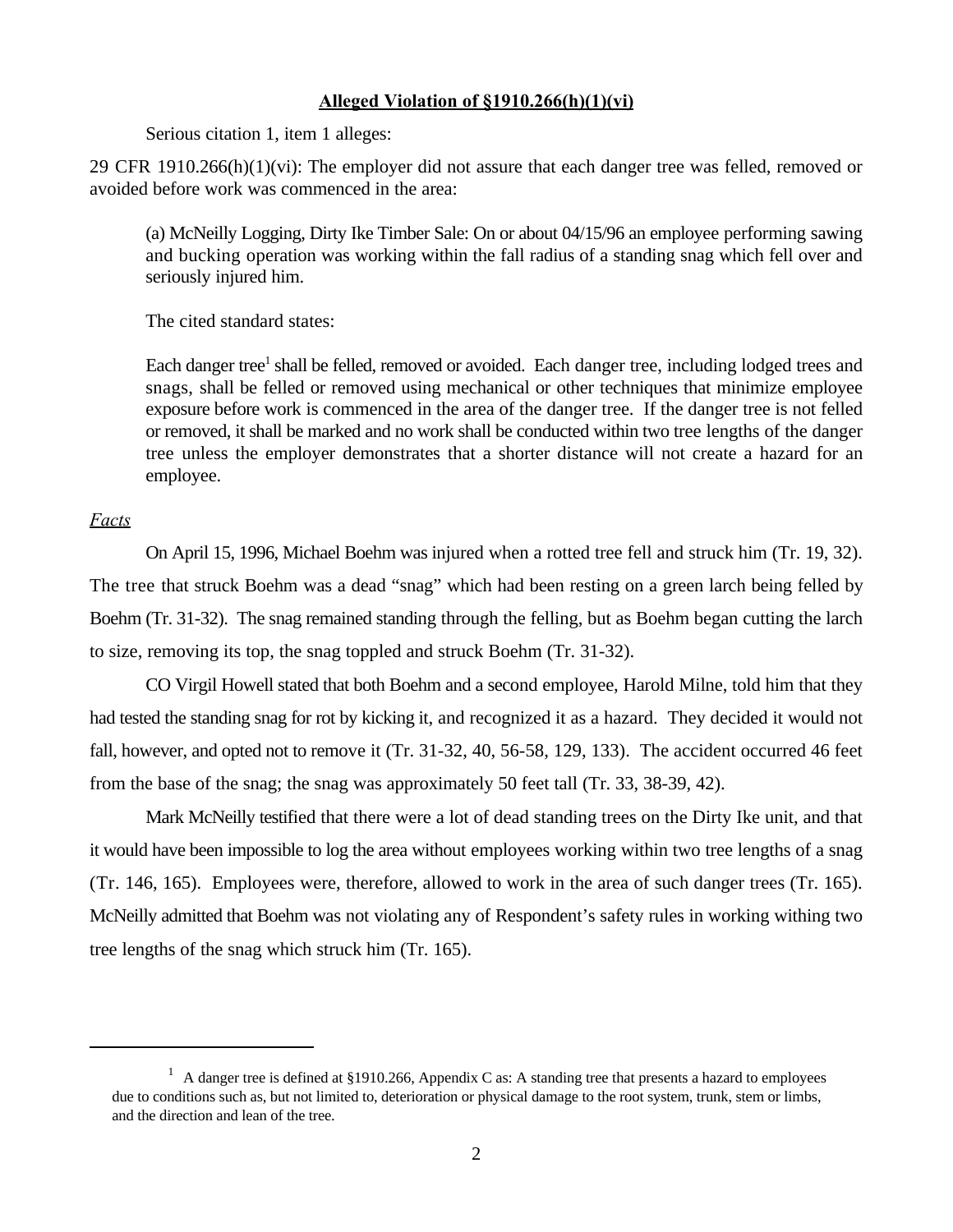McNeilly stated that the snag which injured Boehm could not have been safely removed prior to felling the larch, but that it should have been removed with a chain saw before Boehm began topping the larch (Tr. 150-51, 178).

#### *Discussion*

The record establishes that Michael Boehm did recognize the dead snag as a danger tree, despite his determination that the tree would not fall. The two conclusions are not mutually exclusive, as suggested by McNeilly; the *possibility* that a tree will fall makes it a hazard, i.e. a danger tree, even though the sawyer may determine that the *probability* of the tree falling is low. Boehm's failure to fell, remove or avoid the standing snag once it was determined to pose a hazard proves the cited violation.

McNeilly maintains that he was not party to the decision to leave the snag, which is the subject of this matter (Tr. 147). McNeilly testified that it is part of the sawyers' jobs to determine which trees are hazardous and decide which to leave standing (Tr. 148-50). McNeilly argues that its employees all know and understand OSHA regulations regarding danger trees (Tr. 143-44), and that there is nothing more McNeilly could do to prevent the kind of accident Boehm suffered. Mark McNeilly, however, admitted that it did not enforce OSHA rules prohibiting work within two tree lengths of a danger tree because he believed that adherence to the safe working distance requirement would have unreasonably interfered with his foresting of the unit. Boehm was following company policy when he continued to work within two tree lengths of a snag he had determined was hazardous.

The fact that McNeilly may not have known of the specific instance of violative conduct at the time it occurred does not mean that that conduct was unpreventable. *Ormet Corp*., 14 BNA OSHC 2134, 2138- 39, 1991-93 CCH OSHD ¶29,254, p. 39,203 (No. 85-531, 1991). The Commission has held that the reasonable employer must adequately supervise its employees and formulate and implement training programs and work rules designed to ensure that employees perform their work safely. *See; Mosser Construction Co.,* 15 BNA OSHC 1408, 1991-93 CCH OSHD ¶29,546 (No. 89-1027, 1991); *Gary Concrete Prod., Inc.*, 15 BNA OSHC 1051, 1991-93 CCH OSHD ¶29,344 (No. 86-1087, 1991). Because McNeilly neither enforced OSHA logging regulations, or made any effort to establish alternative safe methods of operation, it did not all it could do to prevent the cited violation.

The cited violation is proven and will be affirmed.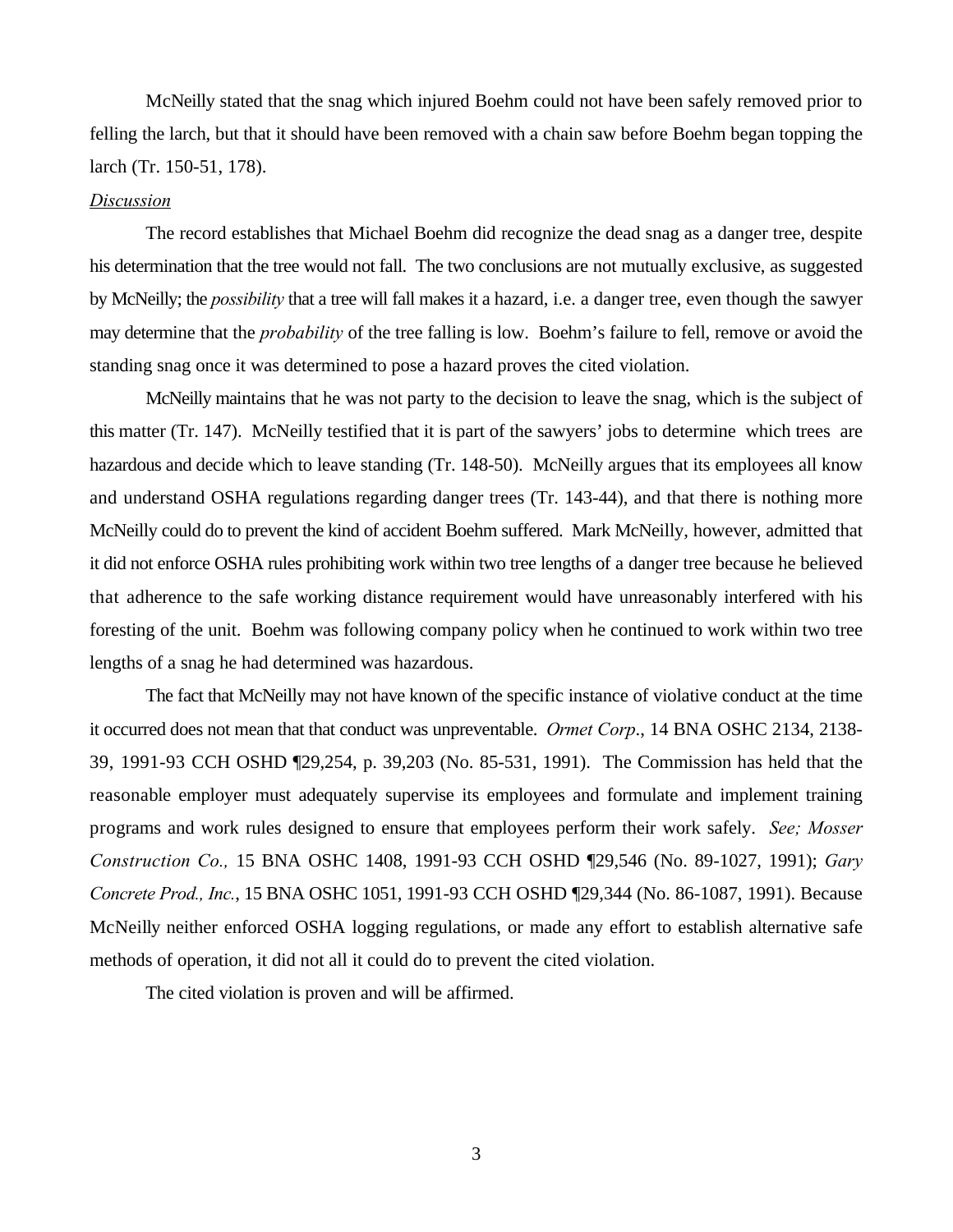### **Alleged Violation of §1910.266(h)(2)(vii)**

Serious citation 1, item 2b alleges:

29 CFR 1910.266(h)(2)(vii): The backcut of trees being felled was not above the level of the horizontal cut of the undercut:

(a) McNeilly Logging, Dirty Ike Timber Sale: On or about 04/15/96, and at times prior thereto, the faller(s) were sawing the backcut at the same level as the horizontal cut of the undercut (match cut).

The cited standard states:

The backcut shall be above the level of the horizontal facecut in order to provide an adequate platform to prevent kickback.. . .

CO Howell testified that during the inspection he noted a number of stumps which appeared to have been felled improperly (Tr. 120). At the hearing McNeilly stipulated that the backcuts on those stumps were below, level with, or less than one inch above the horizontal facecut (Tr. 77-78, 83-84; Exh. C-2). When interviewed, and at the hearing, Milne admitted that most of the time he matched his backcut with the undercut (Tr. 75, 93-94, 187-88). McNeilly admitted that his employees used matched cuts; McNeilly believed that matched cuts were acceptable under Montana law and so had no policy prohibiting it (Tr. 97, 110, 158-59, 163, 172-74).

CO Howell testified that Montana is a Federal standard state; any State standards are purely advisory (Tr. 91).

Howell stated that a tree being felled with an backcut which is too low can kick back prematurely, striking the cutter and causing crushing injuries, usually resulting in death (Tr. 22-28, 63-65, 110; Exh. C-1).

#### *Discussion*

The underlying facts in this matter are undisputed.

As a defense, McNeilly maintains that it believed that matched cuts were allowed in the state of Montana, based on state advisory standards. McNeilly did not introduce any state standards supporting his position, relying entirely on a single sentence in the preamble to the Federal Register in which the drafters of the logging standards discuss the industry practices taken into consideration prior to enactment of the current regulations. 60 Fed Reg. 47,027 (1995). That sentence states: "Only the State of Montana, which has advisory criteria, permits the backcut to be level with the face cut in Humboldt cutting." That statement